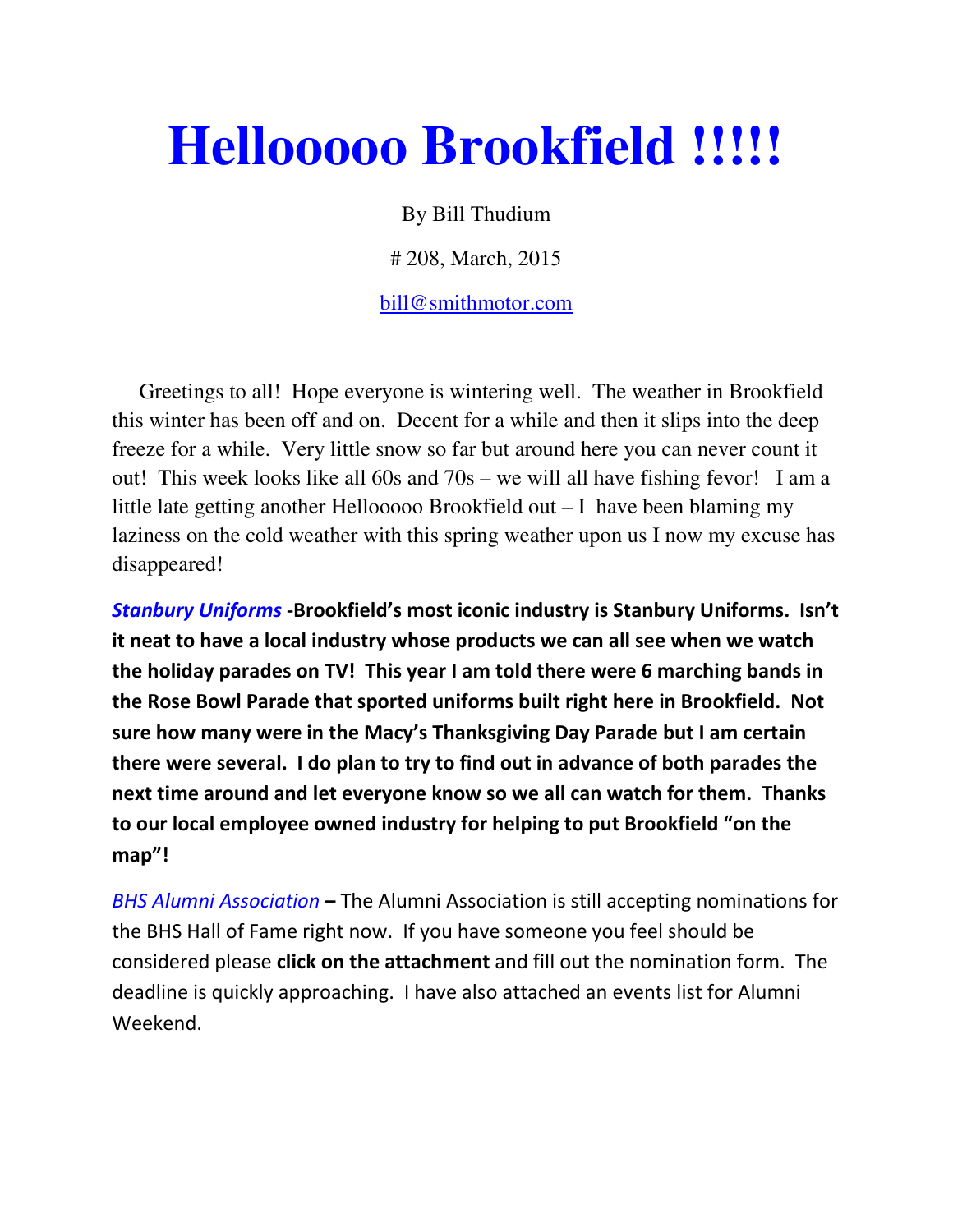Quartback Club Event - The 3<sup>rd</sup> Annual Bulldog Quarterback Club fundraising banquet and dance is scheduled for Saturday, March  $21<sup>st</sup>$ , 6 p.m. in the high school gymnasium. The special guest speaker for this event will be 1965 BHS grad and star football player Alan Couch. In addition to being a high school allconference and all northeast district award winner, he also was a scholarship player for Central Missouri State in Warrensburg for four years. Tickets for the event are \$100 apiece with each ticket providing for banquet meals and dance for two plus an opportunity to have your name drawn at the conclusion of the evening and win \$10,000 in cash. We limit ticket sales to 300 so the odds of having your ticket stub drawn are pretty darn good compared to most things! The QB Club strives to make the annual banquet a special evening for those who attend. Ticket holders can expect tables dressed in white linen and a first class prime rib meal served by our high school football players and cheerleaders who will be dressed in white shirts and black slacks. In addition to hearing from BHS grad Alan Couch the Club will be honoring the 1947 undefeated, un-scored upon, un-tied football team and have invited "the team" to be our guests for the evening. Sure to be a very special evening.

 If you would like to purchase a ticket to this year's QB Club Banquet you can make a check to "Bulldog QB Club/HLF" and mail it to the same at P.O. Box 67, Brookfield, Mo 64628. Club members with tickets to sell locally include; Bill Thudium, Kevin DeVoy, Blake DeVoy, Nile Thudium, Jim Lane, Terrill Lane, Jarrod Black, Russ Morris, Mike McBroom, Rob Garr, Jerod Gillman and Matt Lincoln. **Tickets can now be purchased online by going to the Bulldog Quarterback Facebook page and using Pay Pal.** Hope to hear from you soon! Please remember, the Bulldog QB Club is affiliated with the Hometown LEGACY Foundation(HLF)and any donations are considered tax deductible.

QB Club Facebook – The QB Club does indeed have a Facebook presence. Just look for Bulldog Quarterback Club on Facebook and it will pop up. We use it to keep folks informed about projects the Club has underway and during the season we keep you informed while games are underway. Please check it out and don't forget to click "Like". We are hoping to hit over 1,000 likes before the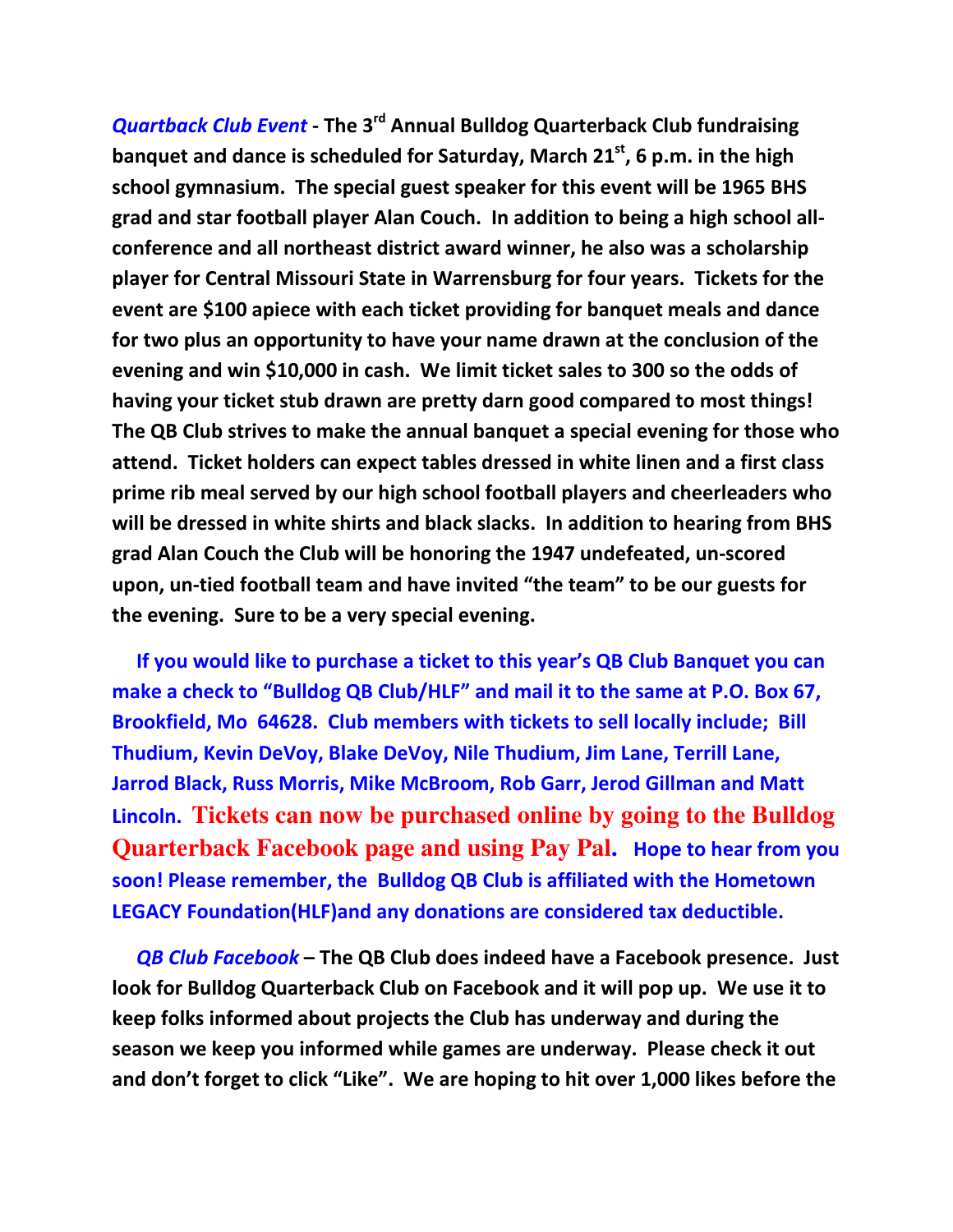fall season starts. Also invite your friends to do the same and keep yourself informed about what is going on. Work has begun to build a website for the Club and we will keep you informed when that goes "online". In the meantime buy your Bulldog Quarterback Club Banquet ticket thru Pay Pal on the site.

Rainbow Bread Company – I have been following a Facebook conversation online that began on the "You Might be from Brookfield if you remember…." Facebook page. If you get a chance take a look and log in to share with those of us who are reminiscing about Brookfield. Anyway, this particular conversation has been about the old Rainbow Break Company and the people who worked there over the years. I remember the place there on the corner of Brooks and Monroe and several people who worked there but have been shocked by the sheer numbers people have been coming up with . What I remember most about the Rainbow plant was the wonderful smells that came from those fresh bread products as trucks were being loaded. I can still smell it if I close my eyes! Following are some of the names people remember working in that plant in some capacity – Dick Tooey, Lee Mathys, Larry Head, Wally Collins, Dorman Ripley, Gene Swank, George Sportsman, Carl Tremain, Junior Sisson, Hoot Gibson, Charles Mosley & David Dowell. No doubt we missed some so let me know and I will add them next time. But don't those names bring back a lot of good memories!

Pershing Memorial Hospital – Since the new Outpatient addition was completed in '09 I'm not so sure I have done a particularly good job of keeping folks informed about how the hospital is doing - so I will try to fix that for you! First of all let me tell you that Pershing's financial position remains strong at this time. With health care stressed under government regulation and dealing with the dramatic effects of the "Affordable Care Act" our local hospital is struggling just like every other hospital in the nation. I have been on the Pershing Board of Directors since 1991 and have seen some extreme pendulum swings during the past 24 years but recent years have certainly been far more difficult for rural hospitals, physicians and patients.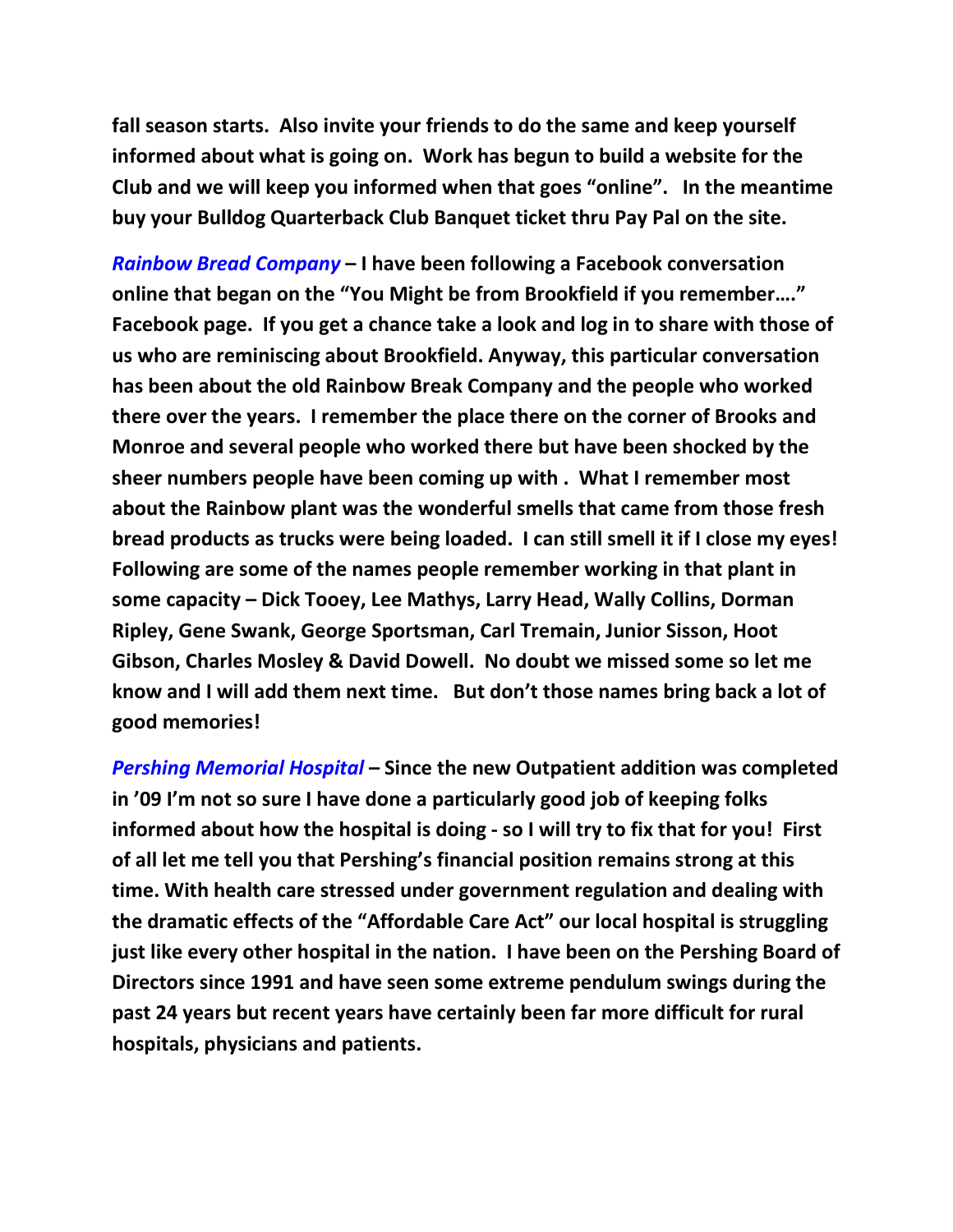Since the completion of the new Pershing outpatient/ER facility the Board of Directors has received a nearly half million dollar gift from the Applegate family – this donation was used to purchase and rehab the old Medical Arts building across the street from the hospital. This facility continues to house Dr. Copple on the second floor and he now shares that floor with Dr. Conception. On the bottom floor we have the Applegate Clinic which is covered by Pershing physicians Dr. Alex and Dr. Grace Dymek. This building is also expected to house two young physicians Pershing has been assisting with Med school. One is a year away and the other is two years away from joining the Pershing staff. We look so forward to bringing some young physicians to Brookfield. Tough to recruit to rural practices and we feel fortunate to have found two young people who were seeking this type of practice.

**Brookfield Leadership Academy – This week the Brookfield Area Growth** Partnership celebrated the graduation of its  $9<sup>th</sup>$  Leadership Class. Since 2006-2007 the Leadership Task Force has seen a total of 135 people take 6 month of classes and graduate from the Academy. Over the years we have had a wide range of people take the course. Men and women from high school to seniors take the course together and learn so much from each other. We are told that our Leadership Academy is unique because we mesh our various age groups.

**Birthdays** – March 13<sup>th</sup>, Barbara Tschannen, Abraham Vickery, Carolyn Roberts, Paul Holtman, Kathy Woody, Barbara Cassity Morris, March, 14<sup>th</sup>, Elsie Reid, Tony Bowen, March, 15<sup>th</sup>, Jenna Booth, RJ Duff, Monica Sattman, Misty Bowen, Peggy Martin, Mar. 16<sup>th</sup>, Steve Haag, Julie Wright, Marshall Smith, Doris Dodd, Lavonee Newlin, James Taylor, Mar.  $17<sup>th</sup>$ , Kristen Dowell, Mar.  $18<sup>th</sup>$ , Carson Techau, Bob Johnson, Brooke Stanley, Jonathan Black, Gerald Schreiner, Brittanie Magnuson, Mar. 19<sup>th</sup>, Phillip Hamilton, Malissa O'Dell, Alyssa Malloy, Mar. 20<sup>th</sup>, Robert Allen, Burnie Hicks, Martha Wilkerson, Mar. 21<sup>st</sup>, Byron Byrd, Ally Tschannen, Zach Olinger, Terry Tarpening, Mar. 22<sup>nd</sup>, Eli Allen, Doris Dennis, Diane Wohlgemuth, Mar. 23<sup>rd</sup>, Robin Rollison Williams, Jacob Heckman, Ashley Scott, Mar. 24<sup>th</sup>, Amanda Alexander, Hans Roensch, Bill Shouse, Ian Thudium, my nephew, Becky Cleveland, Slade Emory Collier, Tammy Rhoades, Mar. 25<sup>th</sup>, Trish Collins, Emily Littrell, Savannah Neal, Matt Bara, Patricia Collins, Mar. 26<sup>th</sup>, David Harmon, Ellie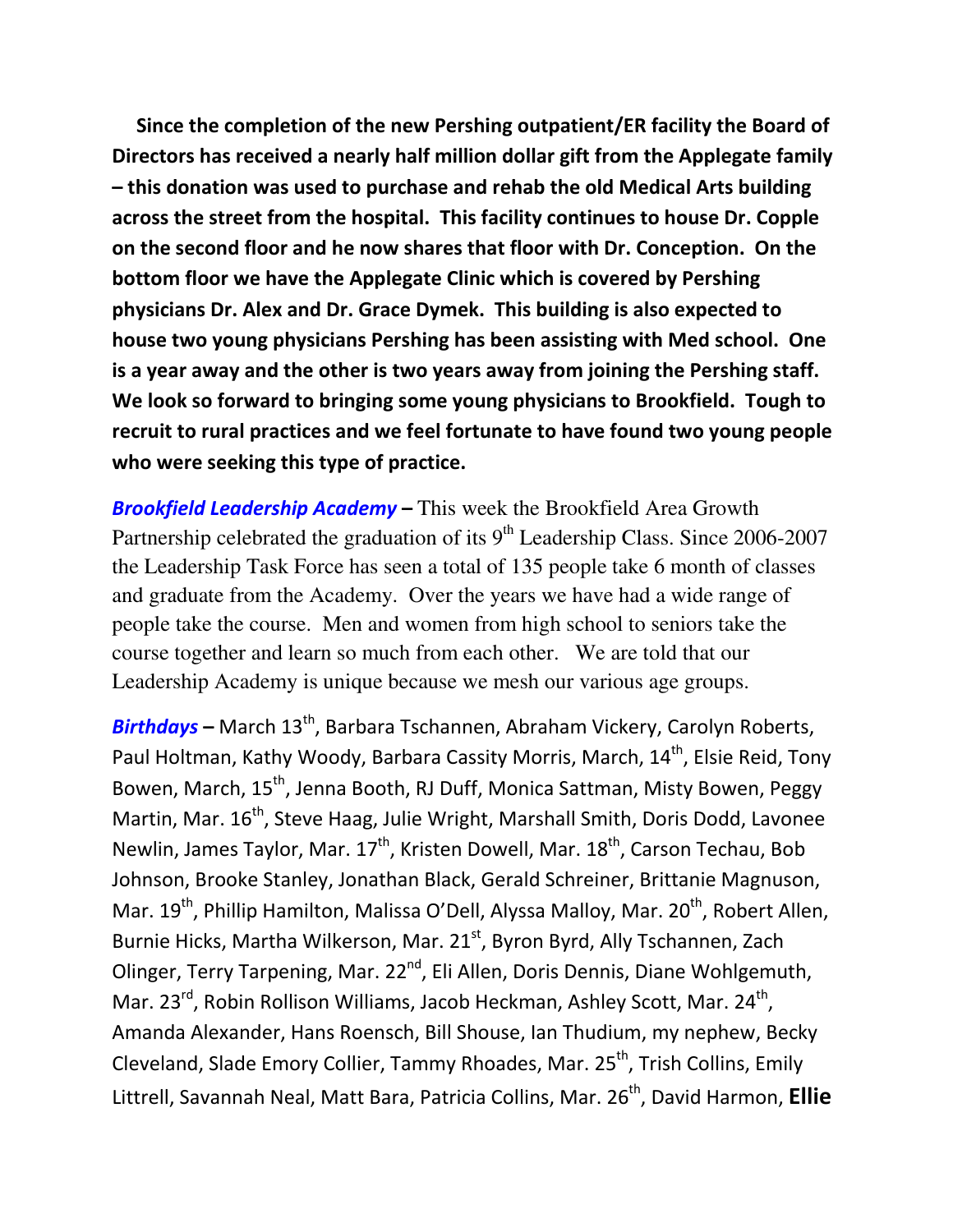**Remol, my mother in law**, Mar. 27<sup>th</sup>, Linda Collins, Chad Shiflett, Mar. 28<sup>th</sup>, Mildred Bailey, Carrie Henry, Derrick Potter, Rex Tounzen, David Forst, Carrie Ratliff, Mar. 29<sup>th</sup>, Erin Hannick, Renee McKenzie, Matthew Reid, Michelle Sutch, Deborah Bowen, Flynn Hayden, Mar. 30<sup>th</sup>, Brooks Baker, Rick Darby, Jerry Enyeart, Mar. 31<sup>st</sup>, Joe Smith, Kimberly Greinke, Kenny Mayberry, Dee White, Apr. 1st, Frances Black, Elizabeth Bloss, Cheyenne Cash, Geneva Boley, Margie Pitts, Jamie Hartman, Corey Herington, Oscar Windsor, Isabel Phillips, Kendra Foster, Matt Guilford, Ervin Windsor, Shayne Lumsden, Apr. 2<sup>nd</sup>, Margaret Smith, Jennifer Thompson, Brent Kunkel, Bob Walgren, Andrew Walters, Kaitlyn Garr, Jordon Bailey, Larry Stauffer, Apr. 3<sup>rd</sup>, Mary Ann (Bussard) Potter, Emily Botts, Bryan Copple, Reeva DeMarco, Marguerite Johnson, Zach Buckallew, Kristi Varner, Lori Kennedy, Melissa Cole, Jeff Purcell, April 4<sup>th</sup>, Avery Phillips, Ty Golden, Charlotte Jones, Danielle Gann, Marcia Cunningham, Daniel Muck, Matthew Hebert, Marty Foreman, Blynda Carter, Apr. 5<sup>th</sup>, Don Almond, Willow Watson, Rhett Wilkerson, Julie Walker, Stephanie Epperson, Ryan Woody, Apr. 6<sup>th</sup>, Gerry Bloss, Tammy Kaufman, Drenda Neptune, Dennis Paalhar, David Paalhar, Chance Mosbacher, Ciera Epperson, Polly Arnold, Derek Scates, Apr. 7<sup>th</sup>, Kerri Cowan, Brenda George, Bill Morris, Sherry (Witte) Enyeart, Roger Hulett, Sue Ewing, Robert Smith, Matthew Hoyt, Steve Roberts, Rodney Butterfield, Apr. 8<sup>th</sup>, Caren Stahl, Keith Newman, Tracy Douglas, Debbie Morris, Jesica Deih, Sarah Heller, Joshua Newman, Matthew Newman, Teresa Woody, Apr. 9<sup>th</sup>, Larry Carmical, Russ Falconer, Stacie Wild, Beth Greene, Kevin Martin, Pat Johnson, Larry McCollum, Apr. 10<sup>th</sup>, Geneva Butler, John-Allen Moore, Darin Bodine, Tim Speichinger, Judy Redmon, Dillon Devoy, Dennis Huffmon, Vickie Stanley, Apr. 11<sup>th</sup>, Leslie Thudium Hane, my neice, Miranda Maddox, Mike Hueffmeier, Angeli Carter,

Jason Epperson, Ethan Hayes, Apr. 12<sup>th</sup>, Tricia Kauzlarich, Neal Roberts, Aiden Smith, Kevin Witte, Sherry Hartman, Patricia Holtman, Apr. 13<sup>th</sup>, Kaecen Brown, Mikal Heckman, Lindsay Potter, Lester Lewis, Nichole Liebhart, Susan Elson, Kirk Palmer, Emma Heller, Shaylee Jenkins, Jennifer Huffman, Apr. 14<sup>th</sup>, Lisa Daugherity, Dave Shaw, Jamie Ayers, Frank Clark, Stu McMains, Lanny Kirtley, Velma Windsor, Rob Stufflebean, Apr. 15<sup>th</sup>, Ashley Burkholder, Rick German, Lisa Hofstetter, Garrett Mauzey, Walt Anthony.